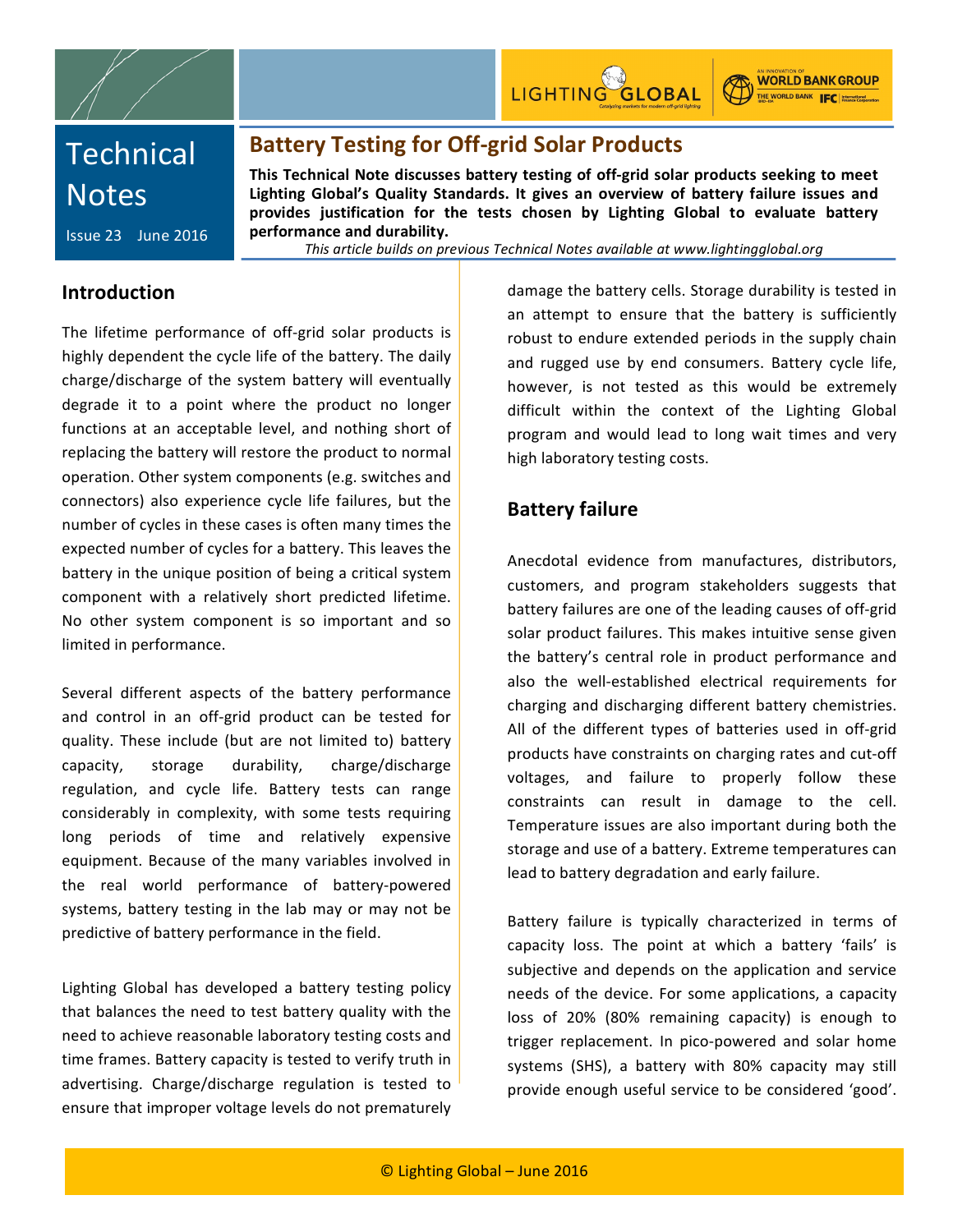## **Issue 23 June 2016**

It is necessary, of course, to establish a baseline capacity that is used as the starting point for the capacity loss measurement. For battery testing purposes, this is the initial measured capacity of the specific battery being tested. From a manufacturing or product performance perspective, battery failure must be measured in relation to a nominal value as measuring individual battery capacities for a large volume of units would be impractical or impossible to effectively implement.

#### **Lithium battery failure mechanisms**

Lithium batteries lose capacity due to chemical changes in both the anode and/or the cathode that impede the transport of lithium ions during charge and discharge cycles. Thin films (called solid electrolyte interfaces (SEI)) trap lithium ions and prevent necessary chemical interactions on the anode. The SEI formation grows over time as a result of normal battery cycling. The cathode can similarly form an oxide layer, trapping lithium and reducing ion transport to the cathode. This is called electrolyte oxidation and occurs quickly if the battery is held at elevated temperatures and high voltages. 

Both processes are irreversible and occur at rates that depend on the specific charge/discharge conditions and temperatures seen by the battery. Altering these conditions will alter the rate of change in the available capacity of the battery.

#### Lead-acid battery failure mechanisms<sup>1</sup>

 

Several different mechanisms can cause lead-acid battery failure. These occur at different rates and according to the specific use conditions experienced by the battery. These processes can be interdependent,

where one failure mechanism accelerates another and helps establish negative feedback conditions.

For example, anodic corrosion of the positive battery plate increases the battery resistance. Portions of the plate will then not receive a complete charge, which in turn helps the formation of sulfate crystals. These block chemical reactions at that plate location.

This is known as sulfation and is another cause of capacity loss and eventual failure. During discharge, lead in the positive and negative battery plates converts to lead sulfate. Charging the battery reverses the chemical processes and returns the plates to lead (negative plate) and lead dioxide (positive plate). Over time, some of the lead sulfate crystalizes and is no longer available as an active material in the battery. Leaving a battery in a discharged state for more than 2 weeks, especially at elevated temperatures, accelerates this process and should be avoided.

#### **Nickel-metal hydride battery failure mechanisms**

The main failure mechanism in nickel-metal hydride batteries is a gradual increase in internal resistance and decrease in power capacity due to drying of the separator. This occurs through two main mechanisms: redistribution of the electrolyte due to swelling of the electrodes, and loss of electrolyte through oxidation of the separator and electrode materials. Further damage can be caused by extended storage in a deeply discharged state, which results in breakdown of the positive electrode and oxidation of the metal hydride active material; in some cases this degradation can be reversed through low-rate cycling.

In batteries with multiple series cells, the cell with the lowest capacity can be overdischarged to the point of polarity reversal. This can result in gas production, venting, and damage. Adequate deep discharge protection can help prevent polarity reversal.

 $^1$  Ruetschi, P. "Aging mechanisms and service life of lead-acid batteries" Journal pf Power Sources 127 (2004) 33-44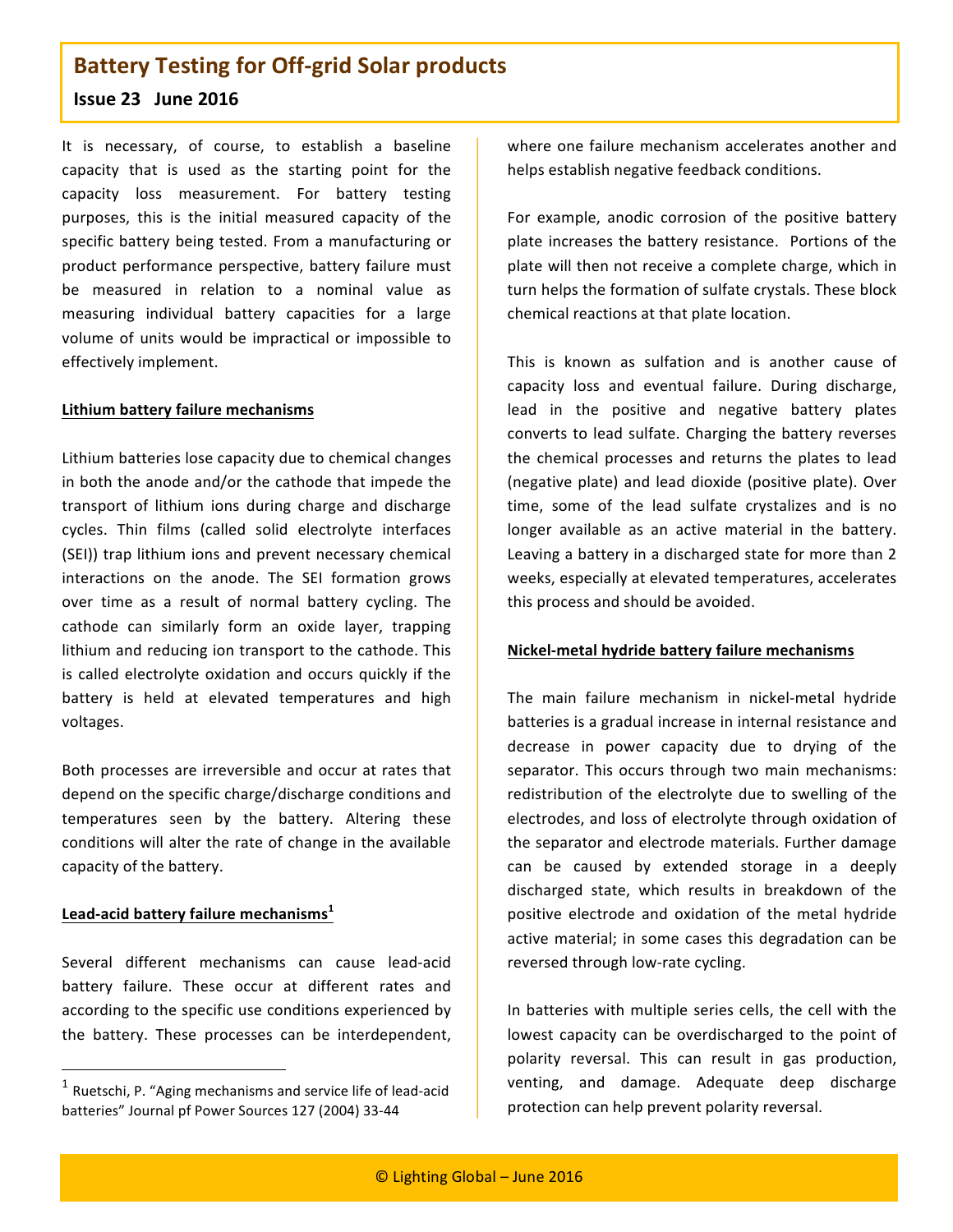**Issue 23 June 2016**

## **Lighting Global Battery Testing**

The procedures included in the Quality Test Method (QTM) of IEC Technical Specification 62257-9-5 involve several test requirements aimed at evaluating batteries in off-grid solar products. These are focused on verifying truth-in-advertising claims and identifying system design problems that are known to lead to early product failures. The tests can be performed in a reasonable time frame and do not require high cost equipment purchases.

All QTM tests use strict sampling requirements that ensure that samples are drawn from warehouse production stock. The overall sample sizes are small (four or six units depending on the system), but the selection process prevents cherry picking that might otherwise use 'good' batteries that are not representative of the normal production units.

#### **Battery capacity**

Battery capacity tests provide a check for advertising claims. These capacity tests establish an initial battery capacity for each battery unit and require only a few days to prepare the test units and perform the tests. They include five charge/discharge cycles to prepare the battery.

#### **Battery protection**

Proper charge/discharge regulation with a charge controller is known to be critical to the cycle life of a battery. Any battery, regardless of material and construction quality, will be damaged by improperly regulating the voltage levels and currents seen during service. Damage can occur at any stage during the battery's lifetime, and products without adequate regulation stand a high chance of early failure.

QTM testing includes several overvoltage and undervoltage tests. These tests can be performed in a few days and help ensure that a product's battery will not be damaged by improperly controlled charge/ discharge cycles during normal operation.

#### **Battery durability**

Batteries are often stored in hot locations ranging from shipping containers to warehouses while they make their way from the factory to the consumer. This can degrade the battery materials and reduce battery capacity before the product reaches its final destination and is placed in service. Moreover, once they are in service, batteries are often subjected to rigorous use patterns. Lighting Global identified these problems and developed a battery storage test method<sup>2</sup> to evaluate the ability of a product's battery to resist damage from storage and use. This battery durability test measures the battery capacity loss after a battery is stored for 15-30 days (depending on battery chemistry) in a discharged state at elevated temperature.

As of mid-2016 Lighting Global has tested batteries for over 40 pico-solar systems using these procedures and identified failures in five. The majority of the systems used lithium batteries, but only one of these (a lithiumion battery) did not pass. Three out of four sealed leadacid (SLA) batteries failed the durability test, indicating that these batteries are more sensitive to failure during storage and use.

The battery durability test helps to identify low quality batteries quickly without the need for additional

<u> 1989 - Johann Barn, mars ann an t-Amhain an t-Amhain an t-Amhain an t-Amhain an t-Amhain an t-Amhain an t-Amh</u>

 $2$  The storage test was derived from the following documents: PVRS 5A, VW 75073, AS 4086, (Flooded leadacid); PVRS 5A, DIN EN 43539-5, (Sealed lead-acid); DIN EN 43539-15, IEC 61951-2, (NiMH); IEC 61960 (Lithium-ion). Researchers from the Fraunhofer Institute for Solar Energy Systems were involved in developing the methods.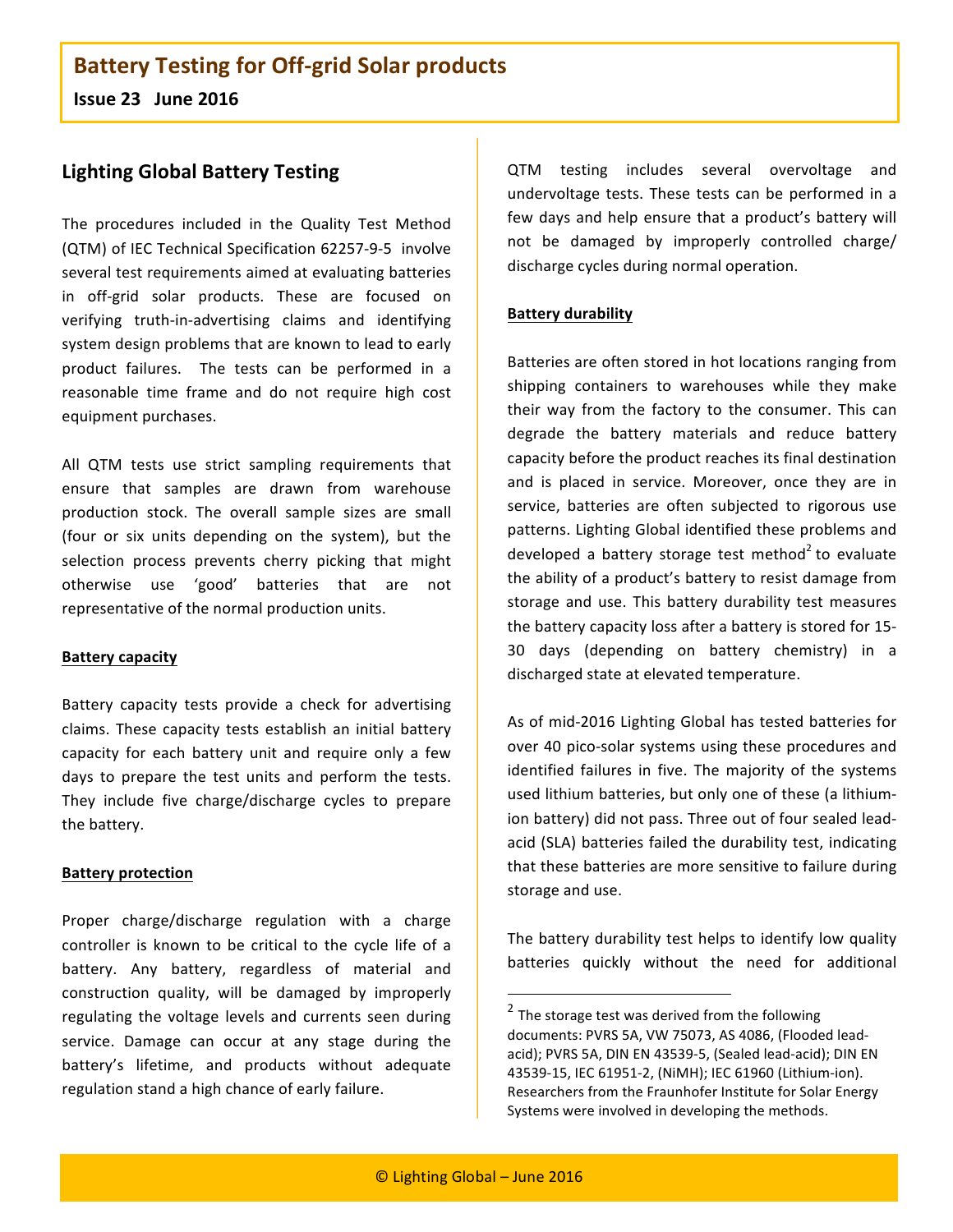### **Issue 23 June 2016**

laboratory equipment. While not substituting directly for a cycle life test, it does hold the battery at a low voltage in an elevated temperature environment. This condition accelerates known failure mechanisms that occur over time in normal service and is considered by Lighting Global to be the best proxy for extended cycle life testing.

## **Battery Cycle Testing**

Battery cycle life is typically described in terms of the number of cycles a battery achieves before its capacity drops to a predetermined value and is considered a failed battery. This dynamic, however, is dependent on a number of factors including charge rate, discharge rate, depth of discharge, temperature, and time between cycles. When discussing battery cycle life and performing cycle life tests, standard charge/discharge rates (based on the nominal battery capacity) are used, the depth of discharge is constant, and the battery cycles are performed on a regular interval at a standard controlled temperature.

Requirements for batteries in off-grid PV applications are given by IEC 61427-1:2013, *Secondary cells and batteries for renewable energy storage - General requirements and methods of test - Part 1: Photovoltaic* off-grid application. This standard includes two cycle life tests: a "generic cycling endurance test" (subclause 8.2) and a "cycling endurance test in photovoltaic applications (extreme conditions)" (subclause 8.4). The former simply references the cycling endurance test methods in the applicable standards for each battery chemistry (for example, IEC 61056-1 for portable valveregulated lead acid batteries and IEC 61960 for portable lithium batteries).

These standards establish the cycle test conditions used to evaluate battery cycle life. Batteries are subjected to 50 cycles between approximately 10% and 30% state of charge, followed by 100 cycles between approximately 75% and 100% state of charge. Cycling continues until the battery capacity decreases to 80% of its initial value. This means that proper cycle life testing for batteries requires lengthy (and varying) periods of time, estimated at 6-24 months, with higher quality batteries requiring lengthier testing. In addition, the testing equipment is expensive and the testing environment must be carefully controlled for temperature. When sample sizes and multiple products are considered, the prospect of conducting battery cycle life testing for offgrid solar products in a reasonable time frame becomes extremely challenging and very expensive. Lighting Global estimates that the inclusion of battery cycling tests, even when limited to a predetermined duration<sup>3</sup>, would substantially increase testing costs. This includes a *minimum* estimate of \$3K USD equipment expenses and 11 hours of personnel time per product in addition to the necessary dedicated lab space in a climate controlled environment. The equipment and lab space is dedicated for the duration of the test period, so a lab would either be constrained in terms of capacity or would need to make a substantial investment in order to test multiple products at the same time.

## **Lab Testing vs. Real World Performance**

In real world service, batteries may experience conditions that differ from those of a laboratory test environment. Temperature fluctuations, charge/ discharge rates, and depth of discharge during each cycle can vary according to the specific consumer and the geographic location. Aging of the battery materials, generally limited to one cycle per day in a real world environment, will typically be greater than aging in a standard test environment where charge cycles

<u> 1989 - Johann Barn, mars ann an t-Amhain an t-Amhain an t-Amhain an t-Amhain an t-Amhain an t-Amhain an t-Amh</u>

 $3$  Cycle tests could be performed, for example, for 6 months whereupon a pass/fail assessment could be made based on capacity loss. This would not, however, verify truth-inadvertising claims for cycle counts longer than 6 months.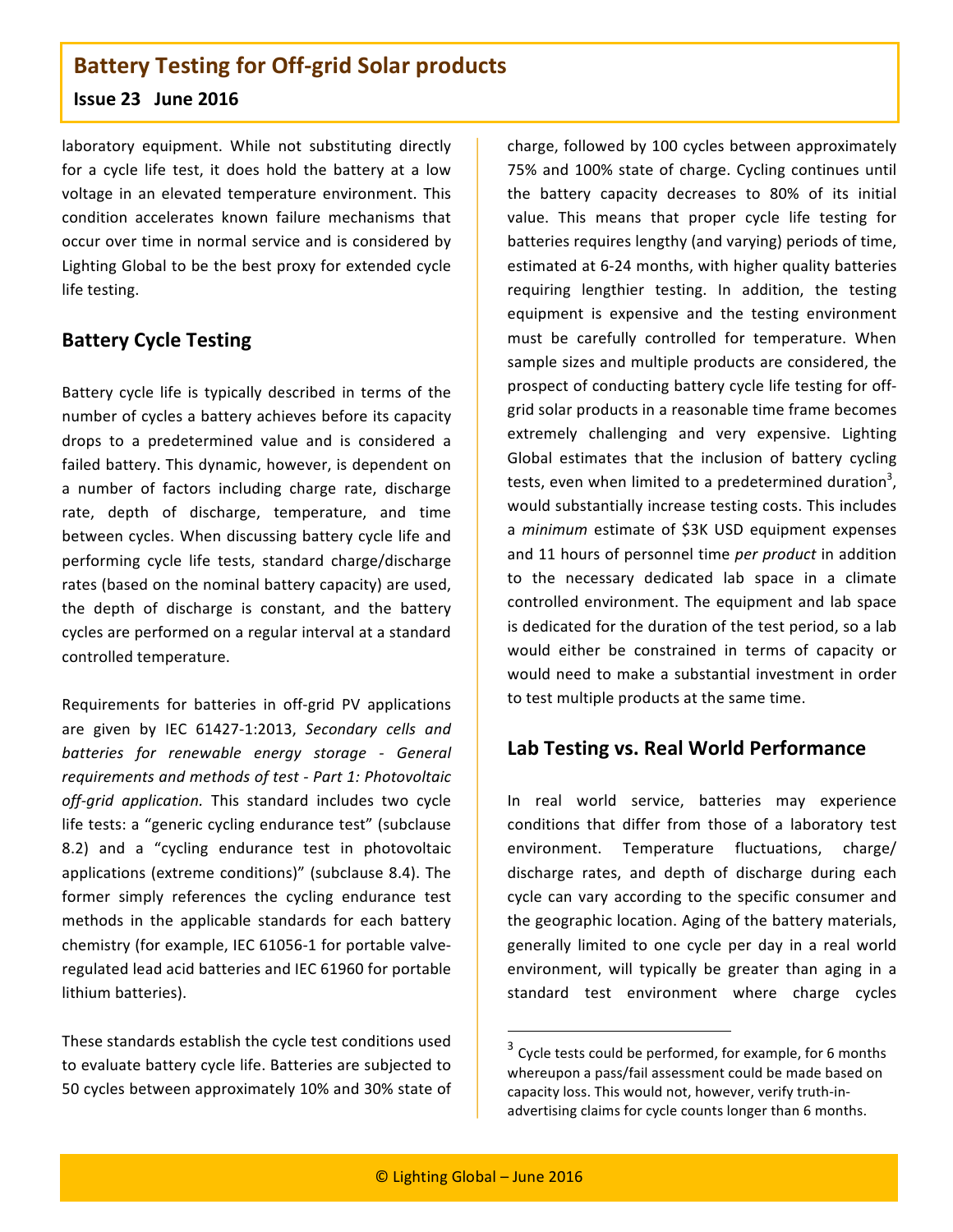### **Issue 23 June 2016**

immediately follow discharge cycles. Natural aging plays an important part in the deterioration of battery components, and test methods designed to accelerate and simulate aging may not accurately simulate real world performance.

Products in the pico-solar and solar home system markets have a wide range of performance characteristics, including very different battery sizing and power usage ranges. Some products will see daily deep discharges at high currents (relative to the battery capacity) while others may experience much lower discharge rates. This variation is implicit in the number of different applications for solar products.

Cycle testing provides one approach for identifying low quality batteries, thereby preventing those batteries from reaching the market and leading to early product failure and consumer disappointment. It would not, however, guarantee that the number of cycles measured during laboratory testing for a battery would match the number of cycles in real world conditions. Moreover, the existing battery durability test specified in QTM testing provides a useful alternative method for identifying low quality batteries. The high added cost and duration of cycle testing must be justified within the context of the overall QTM program before such testing could be adopted.

## **Lighting Global Product Testing Philosophy**

The Lighting Global program developed the test methods that were later adopted and published as IEC/TS 62257-9-5 with a goal of making standardized testing methods available to the off-grid solar product market. These products incorporate photovoltaics, batteries, electronics, and (increasingly) many different types of appliances, including advanced solid-state lighting (LEDs), motor driven appliances (e.g. fans) and a growing list of consumer electronics (TV's, radios,

etc.). They also serve an extremely cost-sensitive market and so must remain low testing costs. These competing dynamics (technical complexity vs. low cost) also exist within Lighting Global's product testing philosophy, which believes that proper product evaluation must incorporate rigorous testing through the use of reasonably low-cost instruments. Performance tests must be economically practical and achievable within a reasonable time frame.

Lighting Global continues to investigate ways to improve the QTM program and increase the value of product testing to the off-grid solar product market. This includes discussions with government officials, manufacturers, distributors, and other stakeholders regarding the evolution of the off-grid solar sector and the changing performance requirements of a growing consumer base. Experience with off-grid products and product failures help inform what changes are made to the test methods in the future, and Lighting Global will continue its efforts to best serve the needs of multiple stakeholders within the off-grid solar product market.

## **Conclusion**

The QTM procedures in IEC 62257-9-5, which are used to evaluate the quality of off-grid solar products, include several tests that assess battery performance. These tests were chosen to meet specific program testing goals and can be performed in a reasonable timeframe with low cost equipment. The battery capacity test is used to verify truth in advertising. The battery protection test ensures that a product has adequate charge/discharge regulation to prevent premature battery damage and early product failure (regardless of the initial quality of the battery). The battery durability test was adopted after experience showed that products were failing because (hot) storage conditions and rugged use patterns were adversely affecting system batteries.